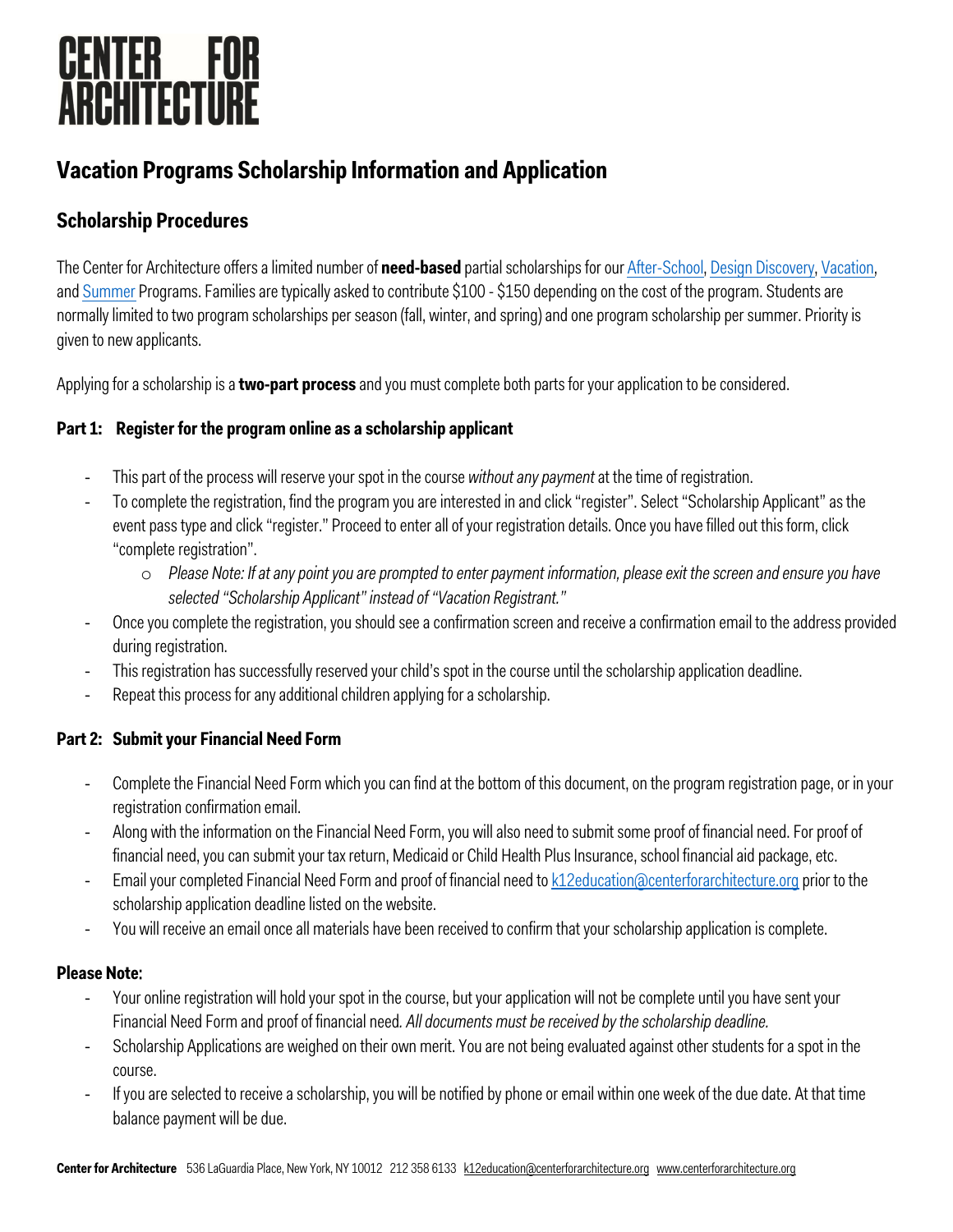

#### **Frequently Asked Questions: Scholarships**

- **Q:** How much of the program tuition does a scholarship cover?
- **A:** If you are requesting a full scholarship, we still typically ask that the applicant pay at least \$100 \$150 depending on the cost of the program.
- **Q:** I don't have any proof of financial need but we will not be able to afford the full price of the program. Can I still apply for a scholarship?
- **A:** Yes. When you submit your Financial Need Form please explain your situation and your requested scholarship amount. Be aware that if you are requesting a full scholarship you will be required to submit proof of financial need.
- **Q:** When will I know how much I am awarded for my scholarship?
- A: Within one week of the scholarship deadline, you will be sent an email stating your award amount with instructions on how to pay the remaining balance.
- **Q:** If a program is sold out, can I still apply as a scholarship applicant?
- **A:** Unfortunately, no. Our registration period is the same for all students and once a course is full, we cannot accept any further applicants. If you are interested in being added to the waitlist for a course as a scholarship applicant, please email k12education@centerforarchitecture.org. In the email state your name, email, phone number, which program you would like to join the waitlist for, and the fact that you would like to apply as a scholarship applicant. Please also submit your Financial Need Form in that email. If a spot becomes available in the course, and there are still scholarship funds available, we will then be able to offer you the spot in the course and give you your scholarship award information at the same time.

#### **Further questions?**

Please email k12education@centerforarchitecture.org or call (212) 358-6133.